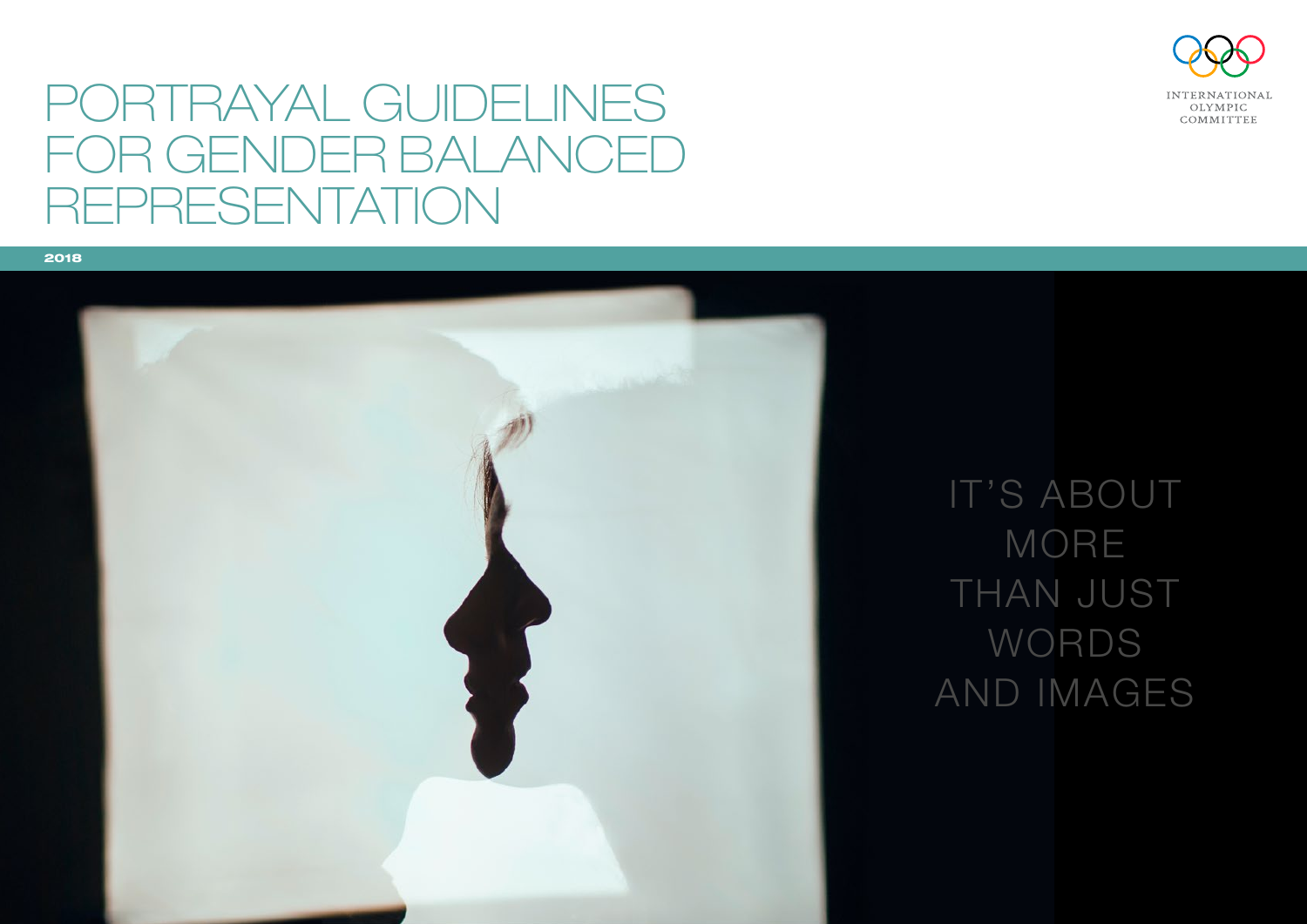

# PORTRAYAL GUIDELINES FOR GENDER BALANCED REPRESENTATION

#### **Table of contents**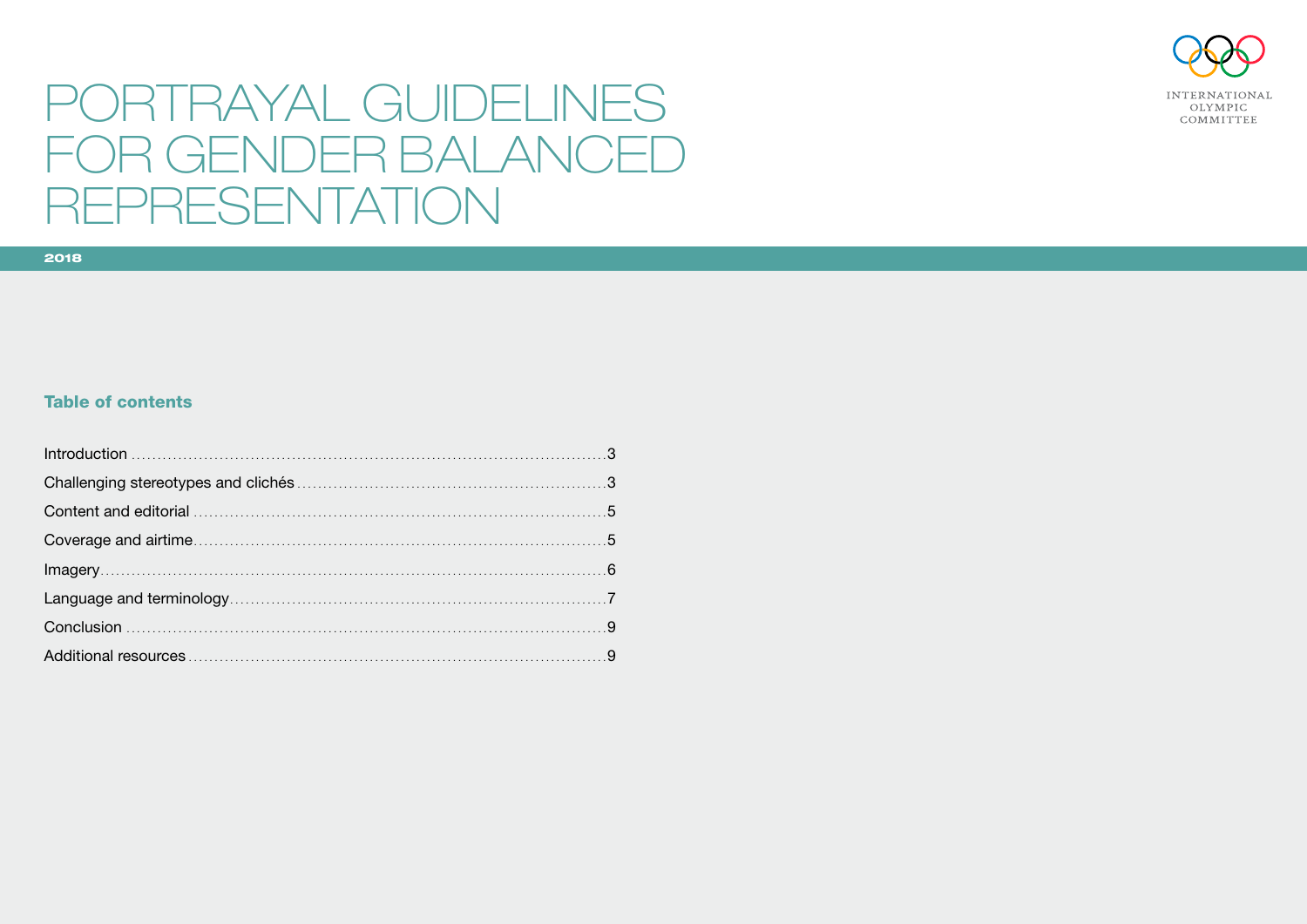

### <span id="page-2-0"></span>Introduction

Sports is one of the most powerful platforms for promoting gender equality and empowering women and girls, and sports coverage is very influential in shaping norms and stereotypes of women/girls and men/boys.

At the International Olympic Committee (IOC), we know that the Olympic Games are an incredible spotlight. Those two weeks of Olympic coverage are a rare time when sustained coverage of women's sports makes the headlines. But, outside that period, the opportunity and the quality of that coverage remain limited.

As leaders and communicators within the sports movement, we can set the tone as to how women and girls in sports, and athletes – globally – can and should be pictured, described, talked about, represented, i.e. portrayed, across all forms of media and communication channels.

### <span id="page-2-1"></span>Challenging stereotypes and clichés

Avoiding prejudice and stereotypes in the portrayal (i.e. representation) of women and men is a crucial step on the path towards gender equality, in all areas of life. Gender biased attitudes and behaviours can be conscious or unconscious. Changing behaviour to put an end to this prejudice based on gender can only be achieved by raising awareness of what constitutes such bias so that efforts can be made to avoid and overcome it.

The following Guidelines are intended to raise awareness of what constitutes gender bias in the area of portrayal (i.e. how women and men are presented and described). They provide examples and good practice within the sporting context of how this bias can be overcome – notably in the areas of print, digital and broadcast – to achieve gender neutral language and equal representation.

They are a direct result of Recommendation 12 of the [2018 IOC Gender Equality](https://stillmed.olympic.org/media/Document%20Library/OlympicOrg/News/2018/03/IOC-Gender-Equality-Report-March-2018.pdf#_ga=2.176036834.1316924322.1530536825-1584169185.1502791100)  [Review Project](https://stillmed.olympic.org/media/Document%20Library/OlympicOrg/News/2018/03/IOC-Gender-Equality-Report-March-2018.pdf#_ga=2.176036834.1316924322.1530536825-1584169185.1502791100) – Balanced Media Portrayal of Both Genders – which calls on the IOC administration *"to establish principles and guidelines for fair and balanced portrayal in all its forms of communication"* and encourages *"all Olympic Movement stakeholders to adopt"* and adapt these Guidelines.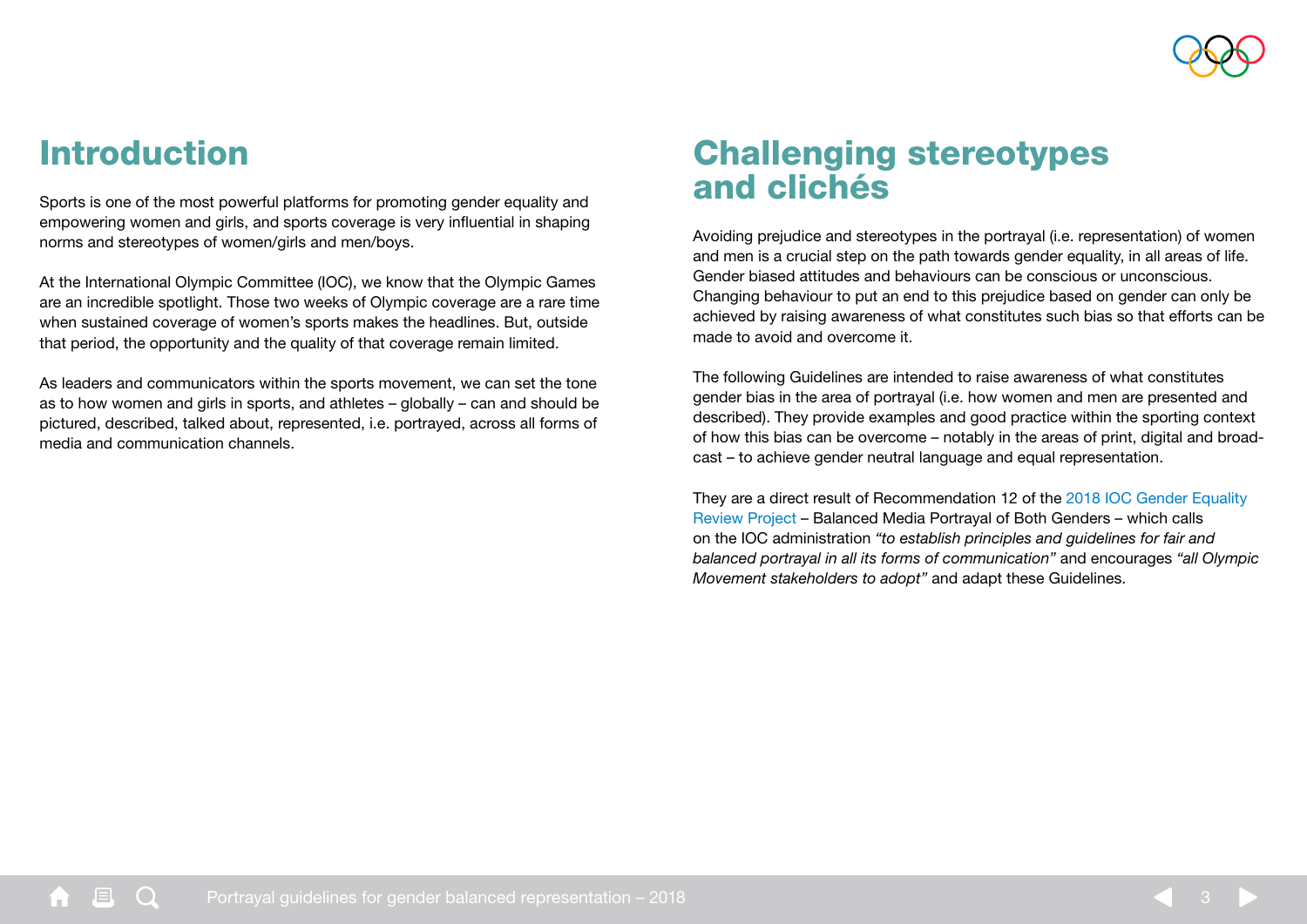





#### $\Box$  [Link to the article](https://www.nbcnewyork.com/news/sports/Best-of-Beach-Volleyball--158887655.html)

### **Outrage as Barstool Radio host calls** 17-year-old Olympic gold medalist Chloe Kim a 'little hot piece of a\*\*' after she became youngest woman to win at the Winter Games

- . Barstool Radio's Patrick Connor made the sexual remarks about teen American snowboarder Chloe Kim on Tuesday
- Connor was talking about Kim's gold medal win in South Korea
- He said he was counting down the days until the snowboarder's 18th birthday
- Connor added that if she was 18, he wouldn't be ashamed to say that 'she's a little hot piece of a\*\*
- Californian teen became the youngest woman to win a gold medal on snow at the Winter Games after dominating the women's halfpipe

 $\Box$  [Link to the article](http://www.dailymail.co.uk/news/article-5389003/Radio-host-slammed-sexist-Chloe-Kim-comments.html)

**Fox News debates whether female** athletes should wear more makeup at the Olympics



 $\Box$  [Link to the article](https://www.telegraph.co.uk/olympics/2016/08/14/fox-news-debates-whether-female-athletes-should-wear-more-makeup/)

Ali Krieger US footballer CREDIT: ANDREW YANCKOUS/REX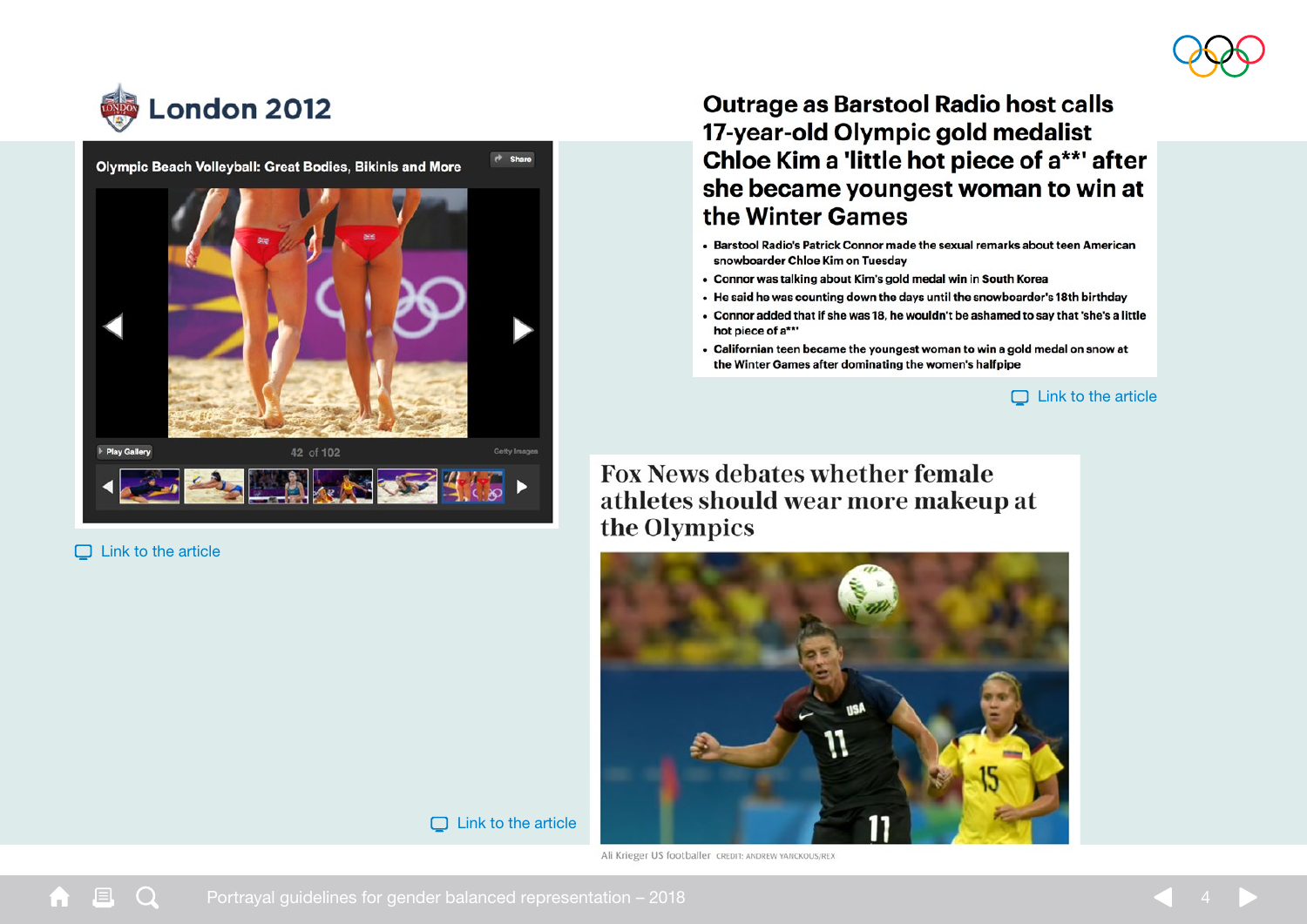

## <span id="page-4-0"></span>Content and editorial



### All content needs to be based on editorial merit.

Clearly, it is not possible to anticipate gender representation in news and current events – you can't give an account of something that hasn't happened. However, it is possible – and necessary – to be sensitive to gender in the way in which the content is packaged and presented.

When packaging editorial content, careful attention to gender portrayal should be factored into tone, style, language and imagery.

### <span id="page-4-1"></span>Coverage and airtime

The IOC believes that all sporting events are of equal importance.

Women's and men's events are of equal importance and this should be reflected in their treatment.

- $\rightarrow$  In broadcast activities coverage of events, interviews, athlete profiles, commentaries, etc. – ensure as much as possible that equal airtime and coverage is devoted to women's and men's events.
- ➔ When preparing articles and publications, both print and digital, as far as possible women and men should be given equal exposure to ensure that the reporting is balanced between the different genders. Avoid excessive focus on only one gender.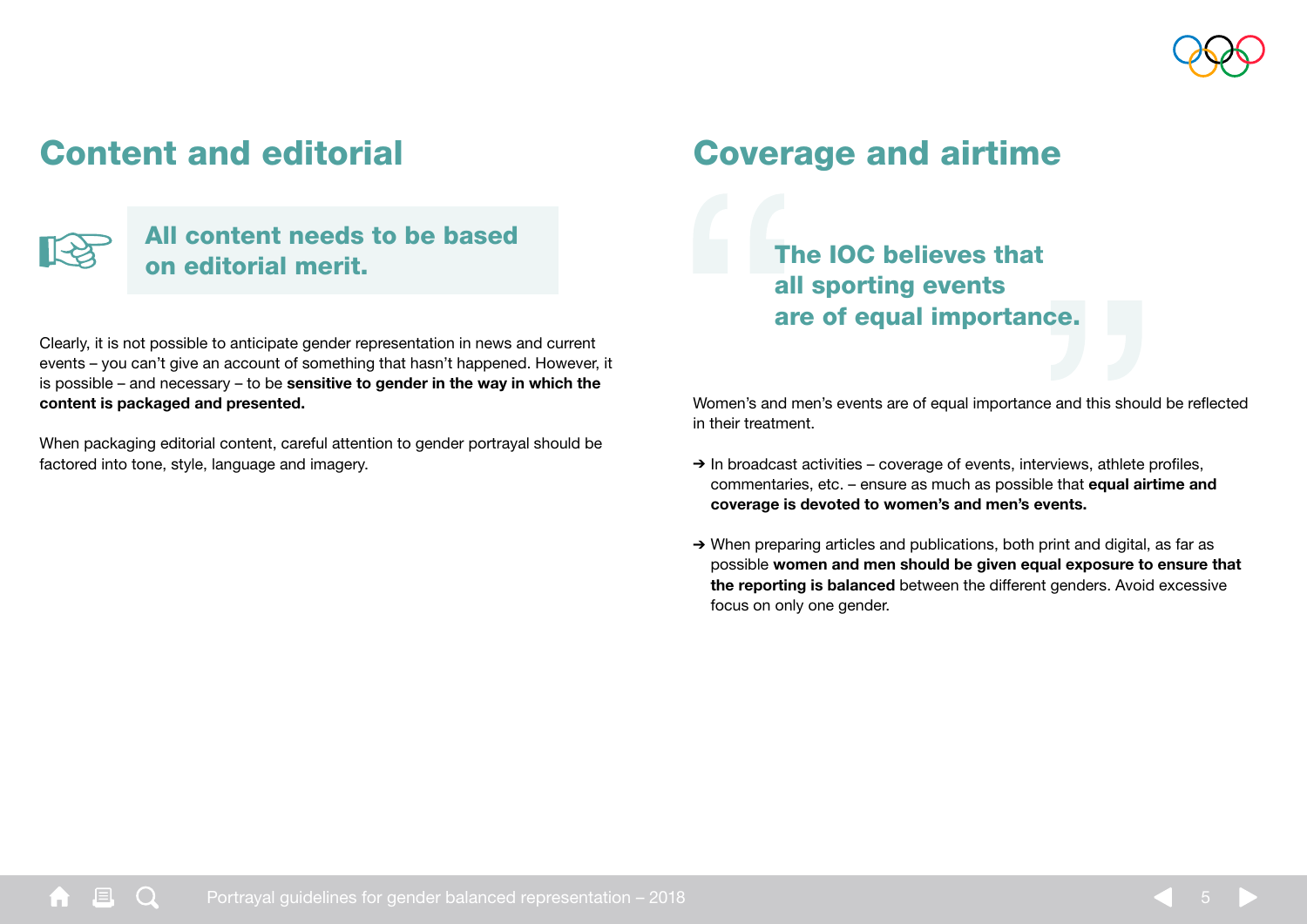

### <span id="page-5-0"></span>**Imagery**

Equality also needs to be factored into the use of imagery.

- → Conscious efforts should be made to ensure that there are not significantly more images of one gender in relation to the other.
- $\rightarrow$  On a web or social media platform publishing articles or profiles of athletes, ensure gender balance in the number of articles and profiles published.

Particular attention should be paid to the respectful use of imagery. Avoid using objectifying or sexualised imagery of female or male athletes, their entourage, or of fans and spectators.

- ✘ If an athlete, female or male, suffers a wardrobe malfunction/unfortunate incident around clothing (item of clothing that splits or tears or inadvertently reveals more of the body than intended), do not use these images.
- ✘ If the incident occurs during a live broadcast, move the focus away as rapidly as possible, provided that doing so does not detract from the sporting activity.
- ✘ In video coverage, tight facial framing or the 'reveal' shot from foot to head used to depict aesthetics rather than athleticism should be avoided.
- ✘ Do not focus on crotch shots common in gymnastics, beach volleyball and figure skating.
- ➔ With moving images, directors and camera operators can sometimes focus too much on the same athletes within a team of competition. This is fine if the decision is about sport, but not if it's based on looks.
- → Images of hair, fingernails, make-up or competition kit are fine only if they relate to performance.



It is important to **balance illustrating women's** sports which demonstrate strength, power and speed (e.g. boxing, judo, rugby) with those depicting gracefulness, fluidity or elegance (e.g. diving, rhythmic gymnastics or horseriding).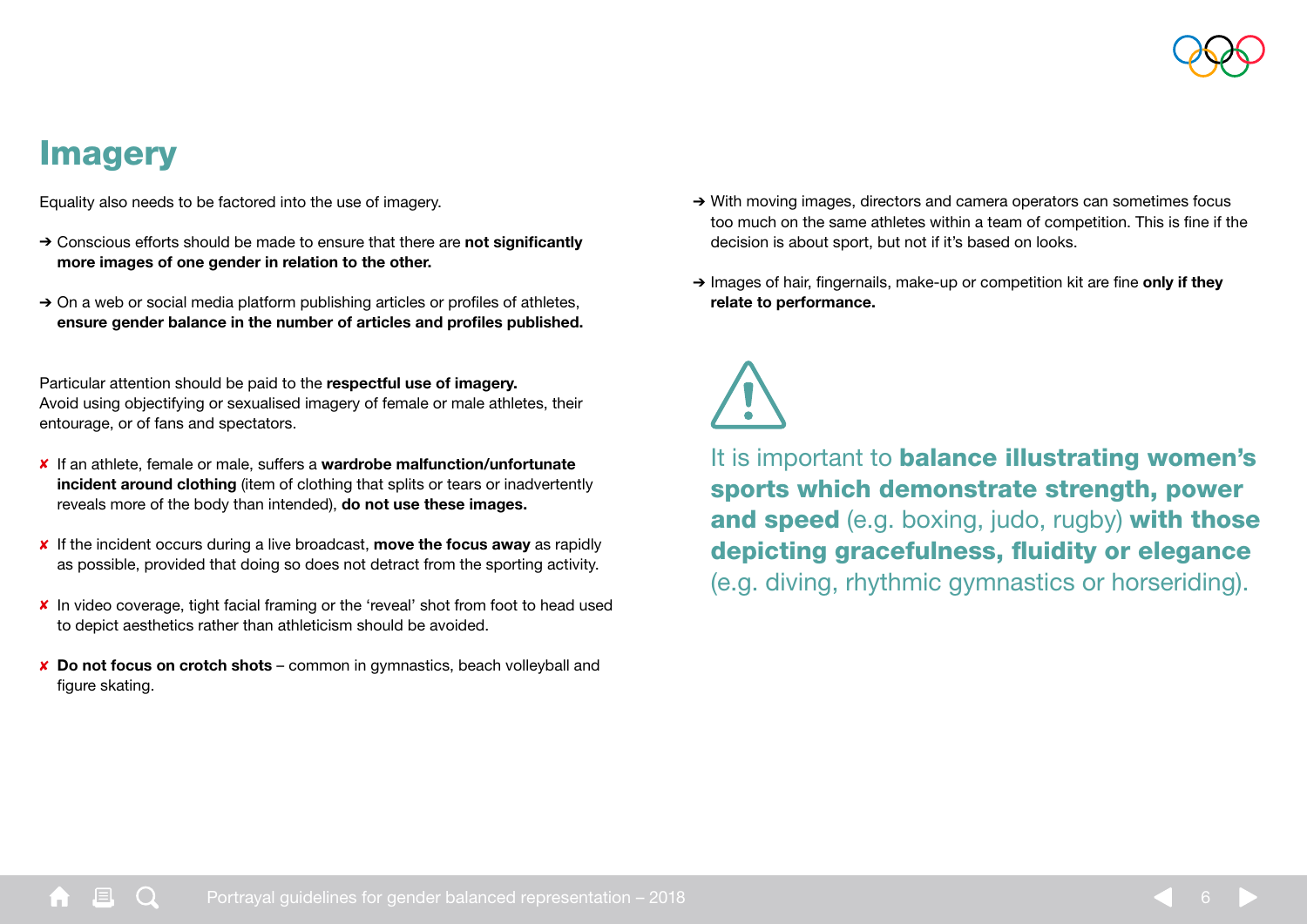

## <span id="page-6-0"></span>Language and terminology

Special attention should be paid to the use of language (expressions and communication) and terminology (vocabulary) in commentaries, headlines or articles in print or digital.

- → Use bias-free language and avoid gender stereotypes, expressions or words that compare women to men and/or imply superiority of one gender over the other. For example:
- ✘ She swam like a man/beast to win that race.
- $\vee$  She swam with determination to win that race.
- → If the gender by which the subject identifies is known, then it is legitimate to refer to that individual's gender (e.g. she/he, him/her).
- → If the gender is not known or the subject is a mixed gender group, then genderspecific terminology should be substituted for gender-neutral descriptions. For example:

| his/her               | $\rightarrow$ $\rightarrow$ | their                                     |
|-----------------------|-----------------------------|-------------------------------------------|
| her/him               |                             | $\rightarrow$ them                        |
| camerawomen/cameraman |                             | $\rightarrow$ camera operator/camera crew |

Below is a list, by no means exhaustive, of some other general principles:

#### When referring to people

- ➔ Always use *'female/male'*, women/men and not girls/boys, unless referring to children.
- $\vee$  Ladies is appropriate when used with the term Gentlemen, e.g. in a speech: *"Ladies and Gentlemen"*; or when it is an official title, e.g. *"Sir John and Lady Smith".*
- ✘ The use of *'ladies'* is inappropriate when *'men'* is being used. The term should be women.

#### **Pronouns**

- $\rightarrow$  Unless the gender of the person is known, avoid using gender-specific pronouns (she/he, him/her), but rather in such cases the plural (their/them) is acceptable. For example:
- ✘ Each athlete must have his accreditation on him at all times.
- $\vee$  All athletes are required to have their accreditation on them at all times. Similarly, when referring to a mixed gender group, the neutral plural should be used.

#### Nouns and proper names

➔ Where possible, use gender-neutral terms, for example:

| Sportsman |               | <b>Sportsperson; athlete</b>             |
|-----------|---------------|------------------------------------------|
|           |               | (or sportsman/sportswoman when referring |
|           |               | to a specific individual)                |
|           | Sportsmanship | <b>Sporting spirit</b>                   |
|           | Spokesman     | <b>Spokesperson</b>                      |
|           | Cameraman     | <b>Camera operator</b>                   |
|           | Cameramen     | <b>Camera crew</b>                       |
|           | Anchorman     | <b>Anchor, News anchor</b>               |
|           |               |                                          |

- Chairman **Solution Chair, chairperson**
- Manmade  $\rightarrow$  Artificial, synthetic

#### **Adjectives**

- ➔ Avoid making evaluative comments on an individual's appearance. When describing an athlete's performance, use adjectives that apply to both women and men. For instance:
- $\vee$  use words such as: beautiful, powerful, strong, graceful, athletic, determined,
- ✘ vs gendered or sexist descriptions e.g. sexy, girly, manly, like a man', etc.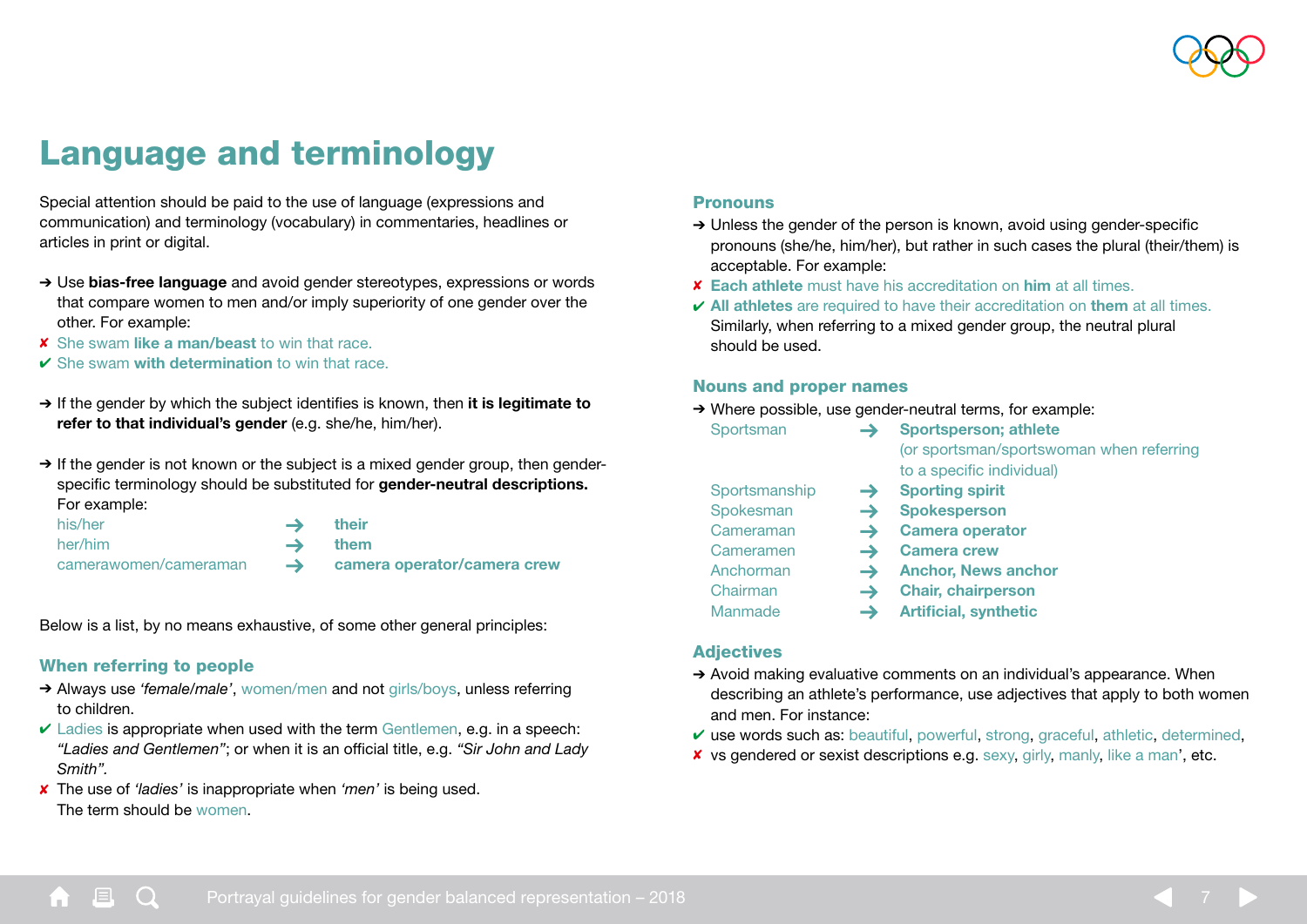

#### Interviews and commentaries

→ When conducting interviews, with athletes or their entourage, or making commentaries on the field of play, avoid gender-biased questions and statements.

For example: when interviewing a female athlete on the field of play, avoid asking about her husband/partner/children, unless she volunteers the information herself. Interviewers seldom ask male athletes whether their wives/girlfriends/partners are proud of them, for example.

- ✘ DON'T Attribute success for a female athlete's achievement to her coach/ entourage (e.g. *"here's the man who made it all possible"*). Credit for a male athlete's success is seldom attributed to the coach/entourage.
- $\vee$  DO Recognise that it is a team effort.



✘ DON'T – Identify an athlete in relation to her spouse/partner.

Chicago Tribune @chicagotribune

Wife of a Bears' lineman wins a bronze medal today in Rio Olympics trib.in/2asmvvr 11:33 PM - Aug 7, 2016  $\heartsuit$  2.757  $\heartsuit$  3.588 people are talking about this

 $\Box$  [Link to the article](http://trib.in/2asmvvr )

*Note: this website is currently not available in Europe.*

#### Gender-specific issues and experiences

→ If a female athlete has recently returned to training/competition after taking time out for pregnancy, avoid focusing on this unless the athlete volunteers the information herself. For example:

#### ✘ DON'T –

*"Bjorgen has had a baby since the last Winter Olympics in Sochi four years ago."*

✔ DO – *"Marit Bjorgen is now the most decorated Winter Olympian of all time with a total of 15 medals garnered over five editions of the Games. "*



Biorgen has had a baby since the last Winter Olympics in Sochi four years ago

 $\Box$  [Link to the article](http://www.bbc.com/sport/winter-olympics/43017297)

Ideally, the focus should be on this first and foremost. rather than on the fact that she has had a baby.

#### **Spokespeople**

Women can speak for themselves. Research reveals that while men are often interviewed directly, there is a tendency for coaches or an entourage person to speak on behalf of female athletes. Unless someone has expressly indicated that they do not wish to be interviewed or has delegated a third party to speak on their behalf, put the questions to them directly.